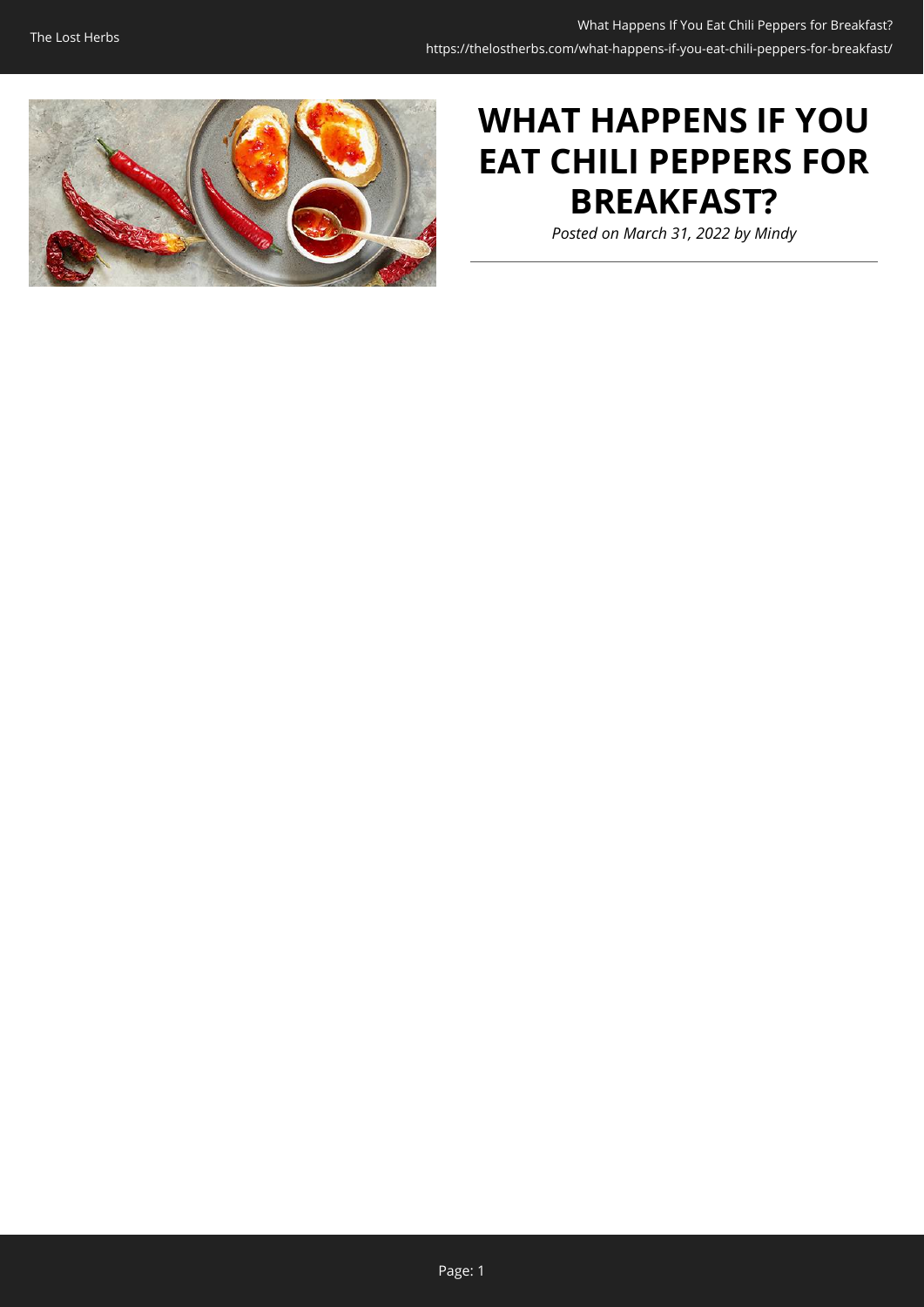Before we start talking about eating chili peppers for breakfast, let's understand why chili peppers were used in the first place. Yes, chili peppers add flavor to food but spices played a role beyond taste in the past. They actually helped prevent spoilage, which was very important in warm climates. In cold climates, you could "freeze" your food in snow or even place it in a frozen pond but in warm climates food would spoil quickly. This is where spices come into play. Many spices contain antibacterial/anti-microbial properties, which would aid in preventing food spoilage.

Now, what benefits do chili peppers have? What makes them hot is also the chemical that aids in food preservation. What is it? Well, you guessed it: capsaicin. This hot chemical that gives heat to peppers is also a very powerful anti-microbial that is known to kill 75% of bacterial growth that could cause food spoilage.

Why would one want to start their day with a breakfast dish that has chili peppers in it? Well, to answer that question let's take a look at other benefits that hot peppers provide.

### **Promotes a Healthy Heart**

Hot peppers help the circulatory system by reducing blood serum cholesterol levels and lipid deposits. This, in turn, can reverse excessive blood clotting.

They are also known to dilate blood vessels so that the blood can travel through the veins more freely.

### **Helps with Allergies**

Capsaicin found in hot peppers is an anti-inflammatory, which can aid in preventing allergies and addressing the symptoms of allergies.

### **Prevents bad breath**

Eating hot peppers, using hot sauce and/or hot pepper powder is one way of preventing bad breath. Yes, you heard it right. Eating hot peppers can keep your breath smelling fresh but how. It seems that hot peppers disinfect the mouth, which prevents bad breath.

## **Fights Cold, Flu, and Fungal Infections**

Since hot peppers are full of antioxidants, eating them is a great way of boosting your immune system.

When it comes to fungal infections, it has been discovered that hot peppers will fight against 16 fungal strains by attacking fungal pathogens that can cause an assortment of problems.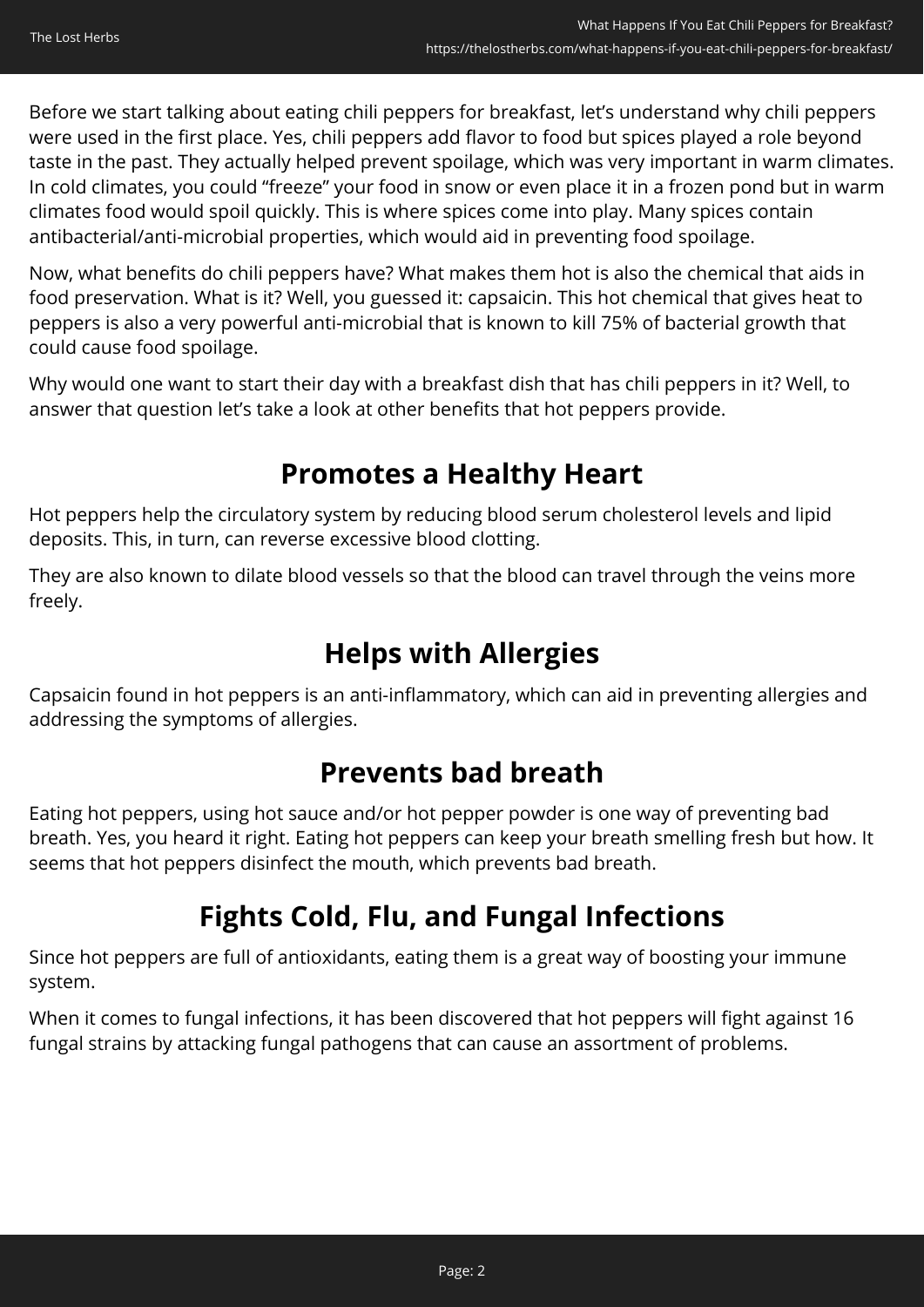### **May Reduce Cancer Risk**

Believe it or not, recent studies have shown that the antioxidant and anti-inflammatory properties of hot peppers can shrink cancer cells while leaving healthy cells alone. It is showing promise in prostate, breast, pancreatic, and bladder cancers. Now the kicker in this approach though is you must consume eight large habaneros per week to get any results.

### **Hot Peppers Benefit the Digestive Tract**

This may sound a bit odd especially if you have an ulcer. Many individuals for years have been told to avoid spicy foods if they have digestive tract problems. Studies have shown that avoiding spicy foods is not something you want to do if you have digestive tract issues.

It has been found that antioxidants and other substances found in hot peppers help heal an upset stomach, reduce gas, aid in reducing cramping and diarrhea. Hot peppers also reduce the amount of acid in the stomach, which can lead to ulcers. Due to their hot nature, these peppers also increase salvia production along with other gastric juices, which aid in the digestive process.

However, everyone is different. Eating chili can cause intestinal distress in some people. This is more common in people with irritable bowel syndrome (IBS). Chili can temporarily worsen symptoms in those who are not used to eating it regularly. So if you are not used to it, try incorporating it slowly into your diet.

### **Mitigates Migraines**

When it comes to migraines and hot peppers, the route to relief is based on a phenomenon that is a bit unique. It seems that if you have pain in one area and you do something that causes discomfort in another area then you forget about the first pain. As far as it goes with hot peppers, consuming these beauties seems to take your mind off your head hurting due to their hotness, which can cause some discomfort.

### **Promotes Weight Loss**

You may be surprised to know that eating spicy peppers can help you lose some weight. The first way this is accomplished is through a process called thermogenic.

This process is where the body produces heat, which burns calories. Eating hot peppers can also alter proteins in the body and reduce fat accumulation.

Capsaicin is known to selectively destroy nerve fibers in the stomach whose job is to carry signals from the stomach to the brain. If the brain is not getting a hungry signal from the stomach then you feel satisfied, which means no overeating.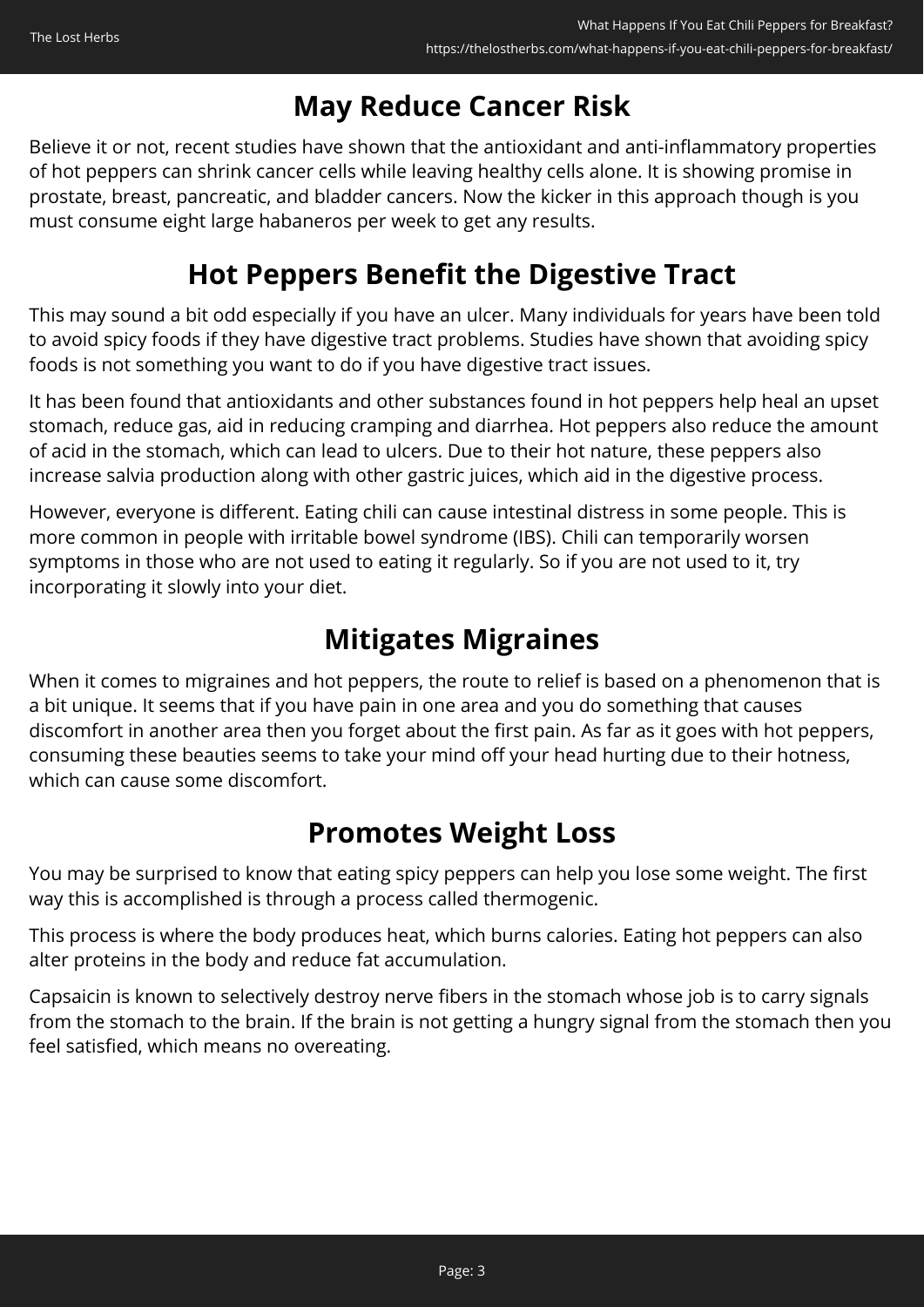If hot peppers are eaten with breakfast then this full-filling will carry throughout the day. This suppressed appetite could equate to weight loss.

Who would not want to eat some hot chili peppers with breakfast but to get those culinary juices flowing, give these recipe a try this weekend.

### **Avocado Toast With Chili Flakes and Honey**

#### **Ingredients:**

- 2 slices multigrain bread, toasted
- 1 ripe avocado
- 1 tablespoon honey
- Chili pepper flakes to taste/ Fresh Chili Pepper

#### **Steps:**

- 1. Slice the avocado in half, remove the pit, and scoop the flesh out.
- 2. Divide the flesh between two pieces of toast. Using a fork, mash the avocado to spread it and create a creamy layer.
- 3. Drizzle honey over top. Sprinkle with chili peppers.

### **Mango Chili Smoothie**

#### **Ingredients**

- 2 <sup>1/2</sup> cups of frozen mango chunks
- 3 Tablespoons hemp seeds
- 2 Tablespoons dried goji berries
- 1 teaspoon chili powder
- 1 ½ cups apple juice
- 1 cup of water
- 2 Tablespoons freshly squeezed lime juice
- Sweetener of your choice (optional)

#### **Steps**

- 1. Put all the ingredients into a blender.
- 2. Blend until smooth.
- 3. Pour into a glass and enjoy.

You can also make Hot Pepper Jam or Chili Oil and incorporate them in your breakfast recipes.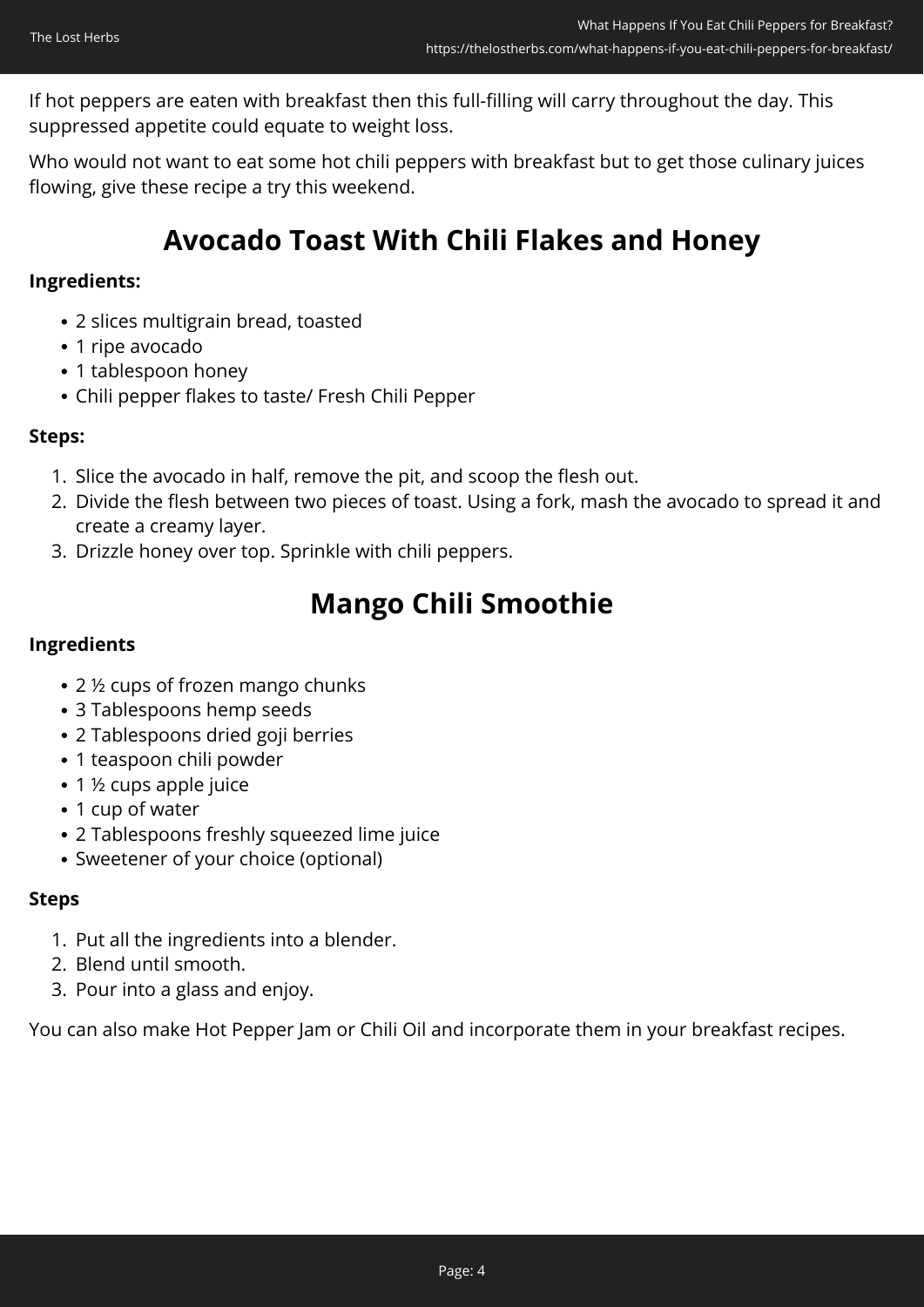Spicy peppers rev up the metabolic rate by generating the thermogenic processes in our body that generates heat.

That process utilizes energy, and thereby, burns additional calories. In addition, if hot peppers are consumed at breakfast, the appetite is suppressed for the rest of the day which ultimately helps in weight loss.

It may even alter proteins in your body to combat fat accumulation.

#### **You may also like:**

**[Warming Turmeric and Cayenne Pain-Relief Balm](https://thelostherbs.com/warming-turmeric-and-cayenne-pain-relief-balm/)**

**[Add This "Unusual Nutrient" to Coffee or Tea, to Effortlessly and Fully Empty Your Bowels](https://hop.clickbank.net/?affiliate=easycellar&vendor=peakbiome&tid=C02ChiliBreakfastPBB) [Every Single Morning](https://hop.clickbank.net/?affiliate=easycellar&vendor=peakbiome&tid=C02ChiliBreakfastPBB)** (Learn More)

**[7 Natural Remedies To Reduce Blood Clots And The Risk Of Stroke](https://thelostherbs.com/7-natural-remedies-to-reduce-blood-clots-and-the-risk-of-stroke/)**

**[Best Mind Care Remedies for Seniors](https://thelostherbs.com/best-mind-care-remedies-for-seniors/)**

**[Medicinal Foods: 10 Recipes To Bring Lasting Health](https://thelostherbs.com/medicinal-foods-10-recipes-to-bring-lasting-health/)**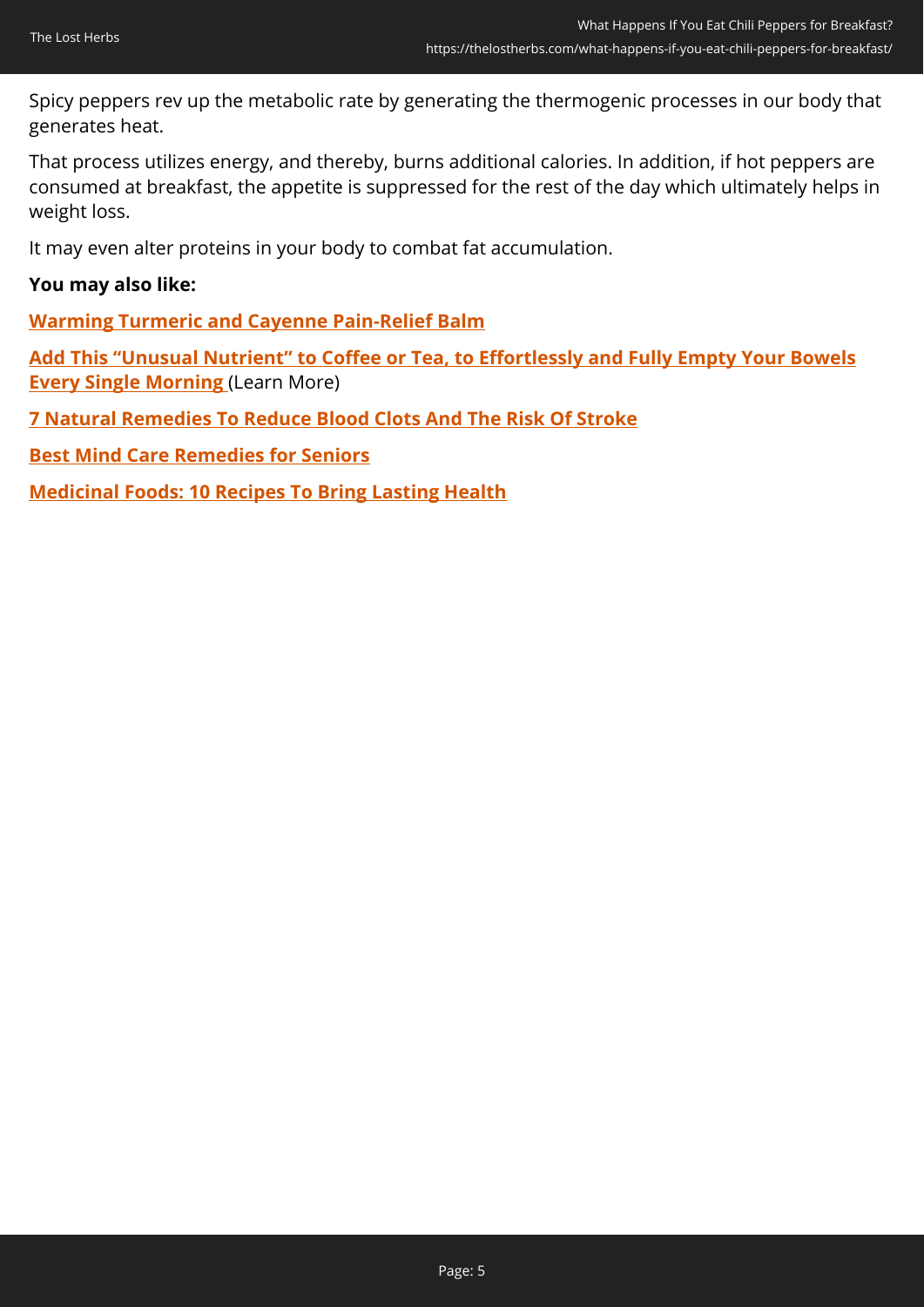# **Comments**

#### **Chieko** – 2022-04-01 09:53:28

Thank you for this. I forwarded to my friend who was found to have cancerous tumor in his bladder. The tumor was removed but the red pepper will definitely help. Thanks<sup>[]</sup>

#### **Didi** – 2022-03-31 22:35:16

Was it a detoxification reaction? Just a thought. Maybe just do 1-2x/week for starters (not every day)?



#### **Jacques Arongaus** – 2022-03-31 15:35:18

Hot peppers added to our food in regular meals, like supper, gave us generalized joint pains, after at about a week consuming it. The peppers were infused in olive oil over a few weeks in the fridge, salt. They were chili peppers



#### **Jessie** – 2022-03-31 11:46:09

Not only are green peppers high in iron, but they're also rich in Vitamin C, which can help your body absorb iron more efficiently. This combination makes green peppers a superfood when it comes to preventing and treating iron-deficient anemia

**Teresa** – 2022-03-31 11:31:08 Hello - do green hot peppers beneficial? A naturopath advised not to eat green peppers.



#### **The Lost Herbs** – 2022-03-31 11:23:22

Hi Paul, Studies suggest that 2–6 mg of capsaicin may offer health benefits. Two to five 500-mg cayenne pepper capsules should provide this amount if you cannot incorporate this amount into your diet. Also, if you can get your hands on fresh cayenne peppers, you'll get a lot more vitamins. One fresh pepper has 72% of the recommended daily amount of vitamin C and 50% of vitamin A. Still, the dried cayenne powder is a good source of vitamin A. Many blessings and good health!